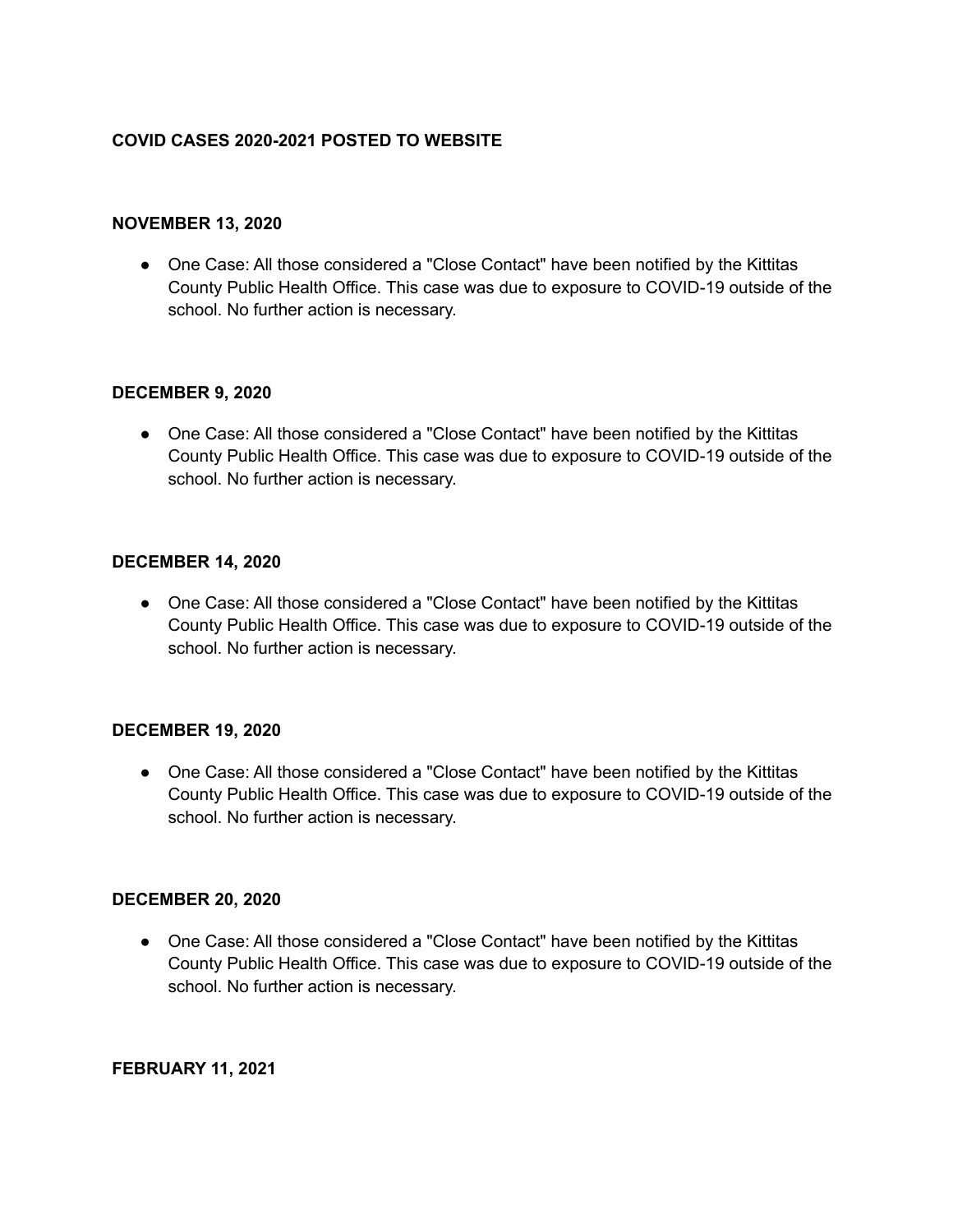● One Case: All those considered a "Close Contact" have been notified by the Kittitas County Public Health Office. This case was due to exposure to COVID-19 outside of the school. No further action is necessary.

## **FEBRUARY 17, 2021**

• Three Cases: All those considered a "Close Contact" have been notified by the Kittitas County Public Health Office. This case was due to exposure to COVID-19 outside of the school. No further action is necessary.

# **FEBRUARY 22, 2021**

● One Case: All those considered a "Close Contact" have been notified by the Kittitas County Public Health Office. This case was due to exposure to COVID-19 outside of the school. No further action is necessary.

# **MARCH 26, 2021**

● One Case: All those considered a "Close Contact" have been notified by the Kittitas County Public Health Office. This case was due to exposure to COVID-19 outside of the school. No further action is necessary.

## **MARCH 31, 2021**

• One Case: All those considered a "Close Contact" have been notified by the Kittitas County Public Health Office. This case was due to exposure to COVID-19 outside of the school. No further action is necessary.

## **APRIL 27, 2021**

• One Case: All those considered a "Close Contact" have been notified by the Kittitas County Public Health Office. This case was due to exposure to COVID-19 outside of the school. No further action is necessary.

**APRIL 28, 2021**